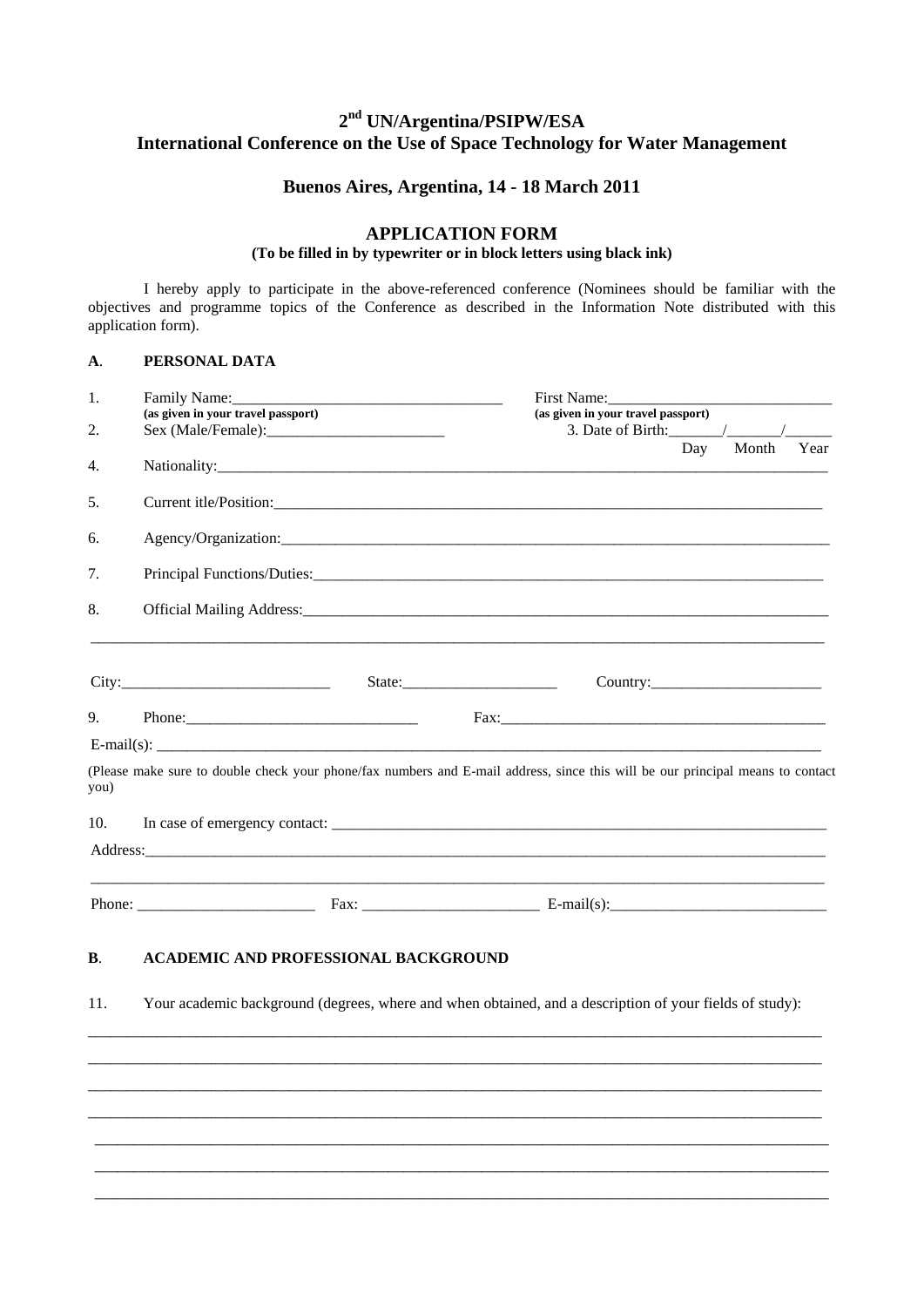$12.$ Your professional experience relevant to this Workshop (please use an additional page if necessary):

13. Provide detailed information on the programmes in your country that could benefit from your participation in this Workshop and be explicit in how you will personally/professionally contribute to these programmes and in how you will spread information gathered at the Workshop (please use an additional page if necessary):

14. Have you previously participated in training courses/workshops/seminars (regional or international) organized by the United Nations or its specialized agencies? Yes  $( )$  $No( )$ 

If Yes, please indicate the following: title of the meeting(s), location(s), date(s) of attendance and subject(s) covered by the programme:

#### $\mathbf{C}$ . PARTICIPANT PRESENTATIONS

 $15.$ Please note that selected participants will have the opportunity to give a presentation of approximately 10-20 minutes on the topics listed in the Information Note. Please indicate below the title and give a short description of the presentation (you may also attach your paper/abstract to this application):